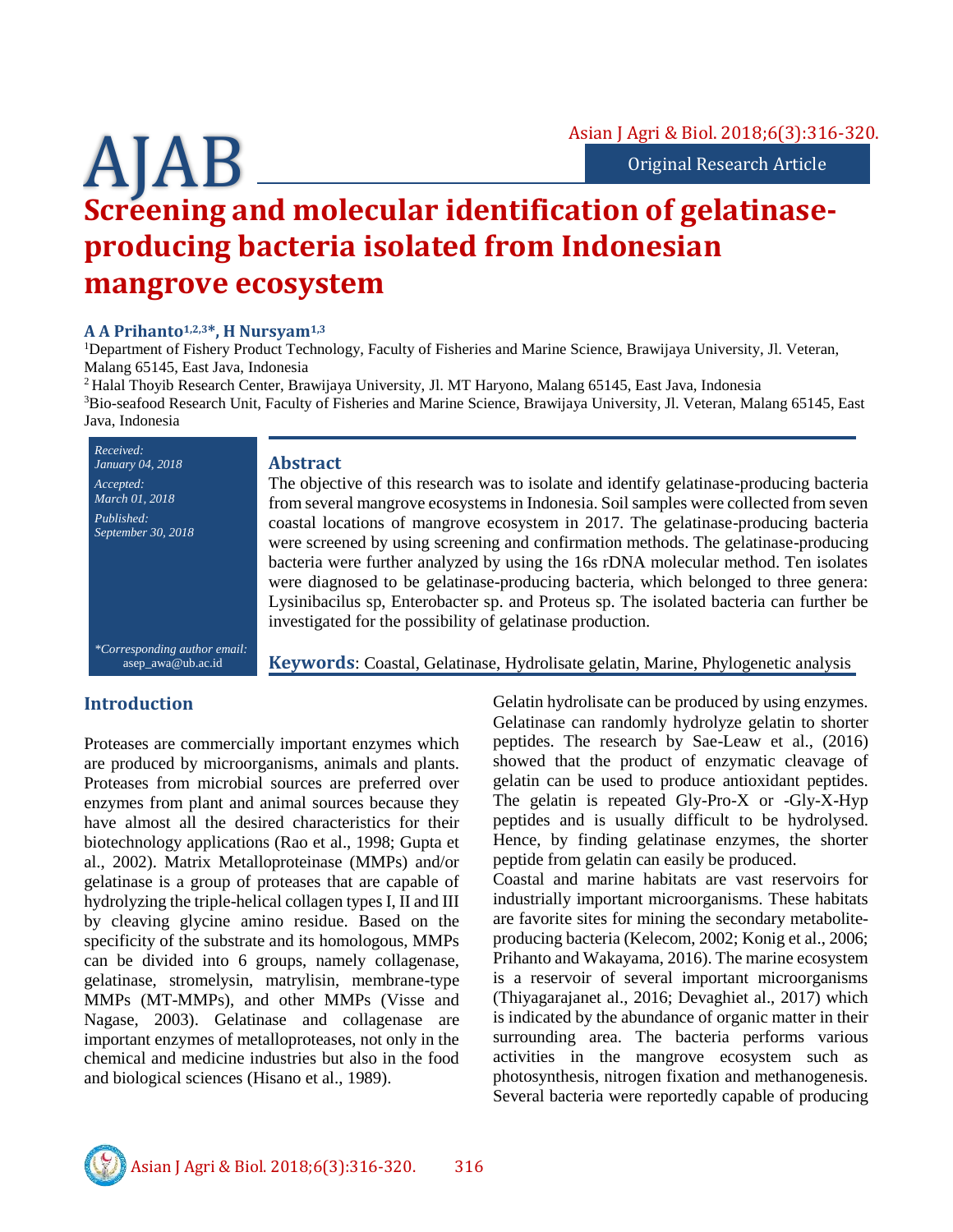#### *AA. Prihanto et al.*

valuable enzymes such as arysulphatase, L-glutamine, chitinase, L-asparaginase, cellulase, protease, phosphatase) etc. (Sahoo et al., 2008). However, only limited reports are available for enzyme-producing bacteria in Indonesia. Hence, this study aims to explore gelatinase-producing bacteria from the Indonesian mangrove ecosystem.

# **Material and Methods**

#### **Sampling**

Ten sediment samples were collected from several locations of the Indonesian mangrove ecosystem from September to October 2017. Two sediment samples were each collected from Aengsareh Beach, Madura; Jenu Beach, Tuban; Sendangbiru Beach, Malang; Tegalpongo Beach, Pasuruan; Bilelando Beach, Lombok; and Sarang Beach, Rembang. The detailed locations are depicted in Figure 1. The samples were collected using sterile spatulas with the depth of 5-15 cm and were then transported to the laboratory in an ice box maintained at 4 °C.

#### **Isolation of gelatinase-producing bacteria**

Each sediment sample was serially diluted and plated on gelatin agar containing 15.0 g peptone, 4.0 g yeast extract 1.0 g, 15.0 g agar, and 1000ml sea water . The plates were incubated for 48 hours at  $37^{\circ}$ C. The zone of hydrolysis was indicated by a clear zone and was measured and recorded by using a digital caliper (Balan et al., 2012).

## **Confirmation of gelatinolytic bacteria**

A test of the gelatin melting technique was performed. Melt gelatin (liquid form) analysis was tested by a stab tube culture of bacteria into gelatin semisolid agar with 7.5 g  $/L$  agar. After an incubation period of 48 h, the culture was refrigerated until the bottom was hardened. If the gelatin was hydrolyzed, the medium will remain liquid during cooling; on the contrary, if the gelatin is not hydrolyzed, the medium will harden as long as it is stored in the refrigerator (Balan et al., 2012).

## **Identification of bacteria by the 16S-rDNA method**

Molecular identification of bacteria was carried out following the method of Dereeper et al. (2008) and Prihanto et al. (2016). The total genomics were extracted using the standard phenol-chloroform method. Universal primers, 27F (5′- AGAGTTTGATCMTGGCTCAG-3′ and 1492R 5′- TACGGYTACCTTGTTACGACTT-3′. were used for

the PCR amplification of 16S rDNA gene. The amplified gene was sequenced and Basic Local Alignment Search Tool (BLAST) was done using GenBank (http: //www.ncbi.nlm. nih.gov) data. The phylogenetic tree was reconstructed using online phylogenetic analysis (http: //www.phylogeny.fr).

# **Results and Discussion**

In the present study, gelatinase-producing bacteria were reported from Aengsareh Beach, Madura; Jenu Beach, Tuban; Sendangbiru Beach, Malang; Tegalpongo Beach, Pasuruan; Bilelando Beach, Lombok; and Sarang Beach, Rembang (Table 1).

The *Lysinibacilus fusiformis* UB strain from Aengsareh Beach, Madura was identified as a good source of gelatinase. Sendangbiru Beach, Malang and Jenu Beach, Tuban was dominant for the genus of Enterobacter. Proteus penneri was found on Serang Beach, Rembang, Panggungrejo Beach, Pasuruan and Tegalpongo Beach, Pasuruan. From Bilelando Beach, Lombok, two isolates, namely Proteus penneri strain UB3 and Proteus vulgaris strain UB were isolated.

Phylogenetic analysis was carried out on the bacterial phylogenetic diagram (Figure 2). From these results, it can be seen that Proteus sp. was the highest gelatinase producer. Among the genus Proteus, the dominant species was *Proteus penneri*. Gelatinase-producing bacteria isolates contained 50% of this species alone. Prior to the year of 1983, *Proteus penneri* was classified as P. vulgaris. There were indole positive and negative for *Proteus penneri* (Hickman et al., 1982; Kishore, 2012).

*P. penneri* can be isolated from urine, blood, and feces. This bacteria is usually considered as an indicator of fecal pollution. The natural habitat of *P. penneri* was not clear. Furthermore, their presence has not been known for a long time. Since 2016, researchers have suggested that *P. penneri* may contribute to the bioremediation of the ecosystem as a result of the ability of this bacteria to tolerate a wide range of heavy metals and/or toxic substances (Drzewiecka, 2016). Reports on the pathogenicity of this bacteria are rare. Hence, this bacteria has the possibility to be further explored as a producer of gelatinase.

The mangrove ecosystem is a reservoir for enzymeproducing microorganisms as well as providing a vast amount of enzyme-producing bacteria. In the mangrove ecosystem, protease enzymes account for one of the dominant enzymes along with cellulose, glucanase, and lipase (Castro et al., 2014). This abundance of the

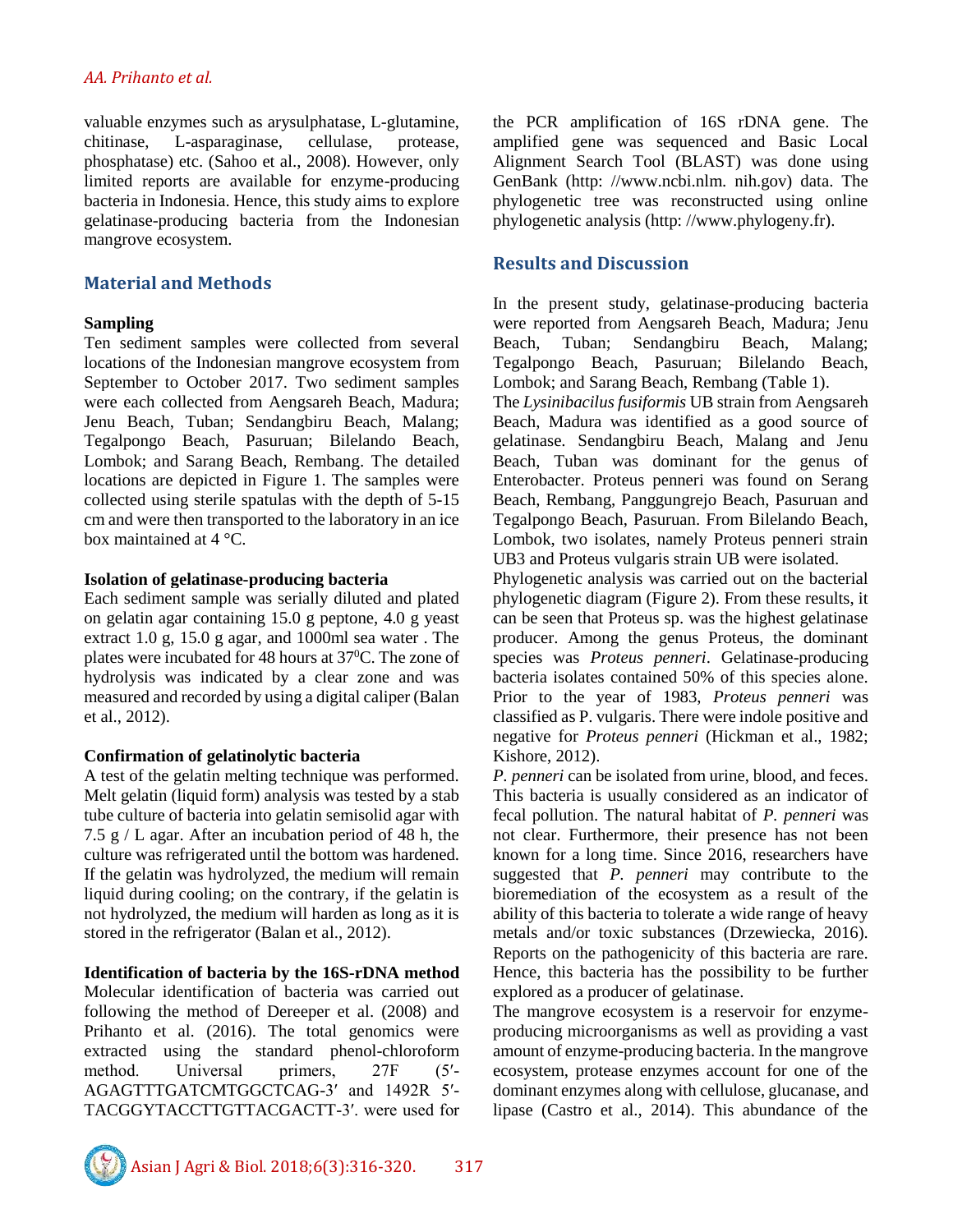enzyme producing bacteria is related to the fact that nutrients from the river are accumulated in the estuary where it is the most common habitat of the mangrove. The report from Sathya and Ushadevi (2014) showed that protease and gelatinase are the two most dominant enzymes after amylase from Streptomyces sp. which was isolated from the mangrove ecosystem.

The diversity of the gelatinase-bacteria was relatively low. They were only from three different genus (Lysinibacillus, Enterobacter and Proteus). Most plausible explanation is due to the salinity of the water. The salinity strongly affect the soil sediment microbial diversity. This is corroborated by the Study of Yan et al., (2015). They found that the salinity and water content greatly affect the bacterial community.

It is concluded that gelatinase-producing bacteria can be isolated from the mangrove ecosystem in Indonesia. The dominant bacteria found that can produce gelatinase were Lysinibacilus sp., Enterobacter sp., and Proteus sp.

|                                               |  | Table 1: Identification of gelatinolytic bacterial |  |  |  |  |
|-----------------------------------------------|--|----------------------------------------------------|--|--|--|--|
| species from different locations of Indonesia |  |                                                    |  |  |  |  |

| N <sub>O</sub> | <b>SPESIES NAME</b>                              | <b>LOCATION</b>             |
|----------------|--------------------------------------------------|-----------------------------|
| 1              | Lysinibacilus fusiformis<br>stain UB             | Aengsareh, Madura           |
| 2              | <i>Enterobacter</i> sp.strain UB                 | Sendang Biru, Malang        |
| 3              | Enterobacter hormaechei<br>strain UB             | Jenu, Tuban                 |
| 4              | <i>Proteus penneri</i> strain<br>UB1             | Jenu, Tuban                 |
| 5              | <i>Proteus sp.</i> UB1                           | Tegalpongo, Pasuruan        |
| 6              | <i>Proteus</i> sp.UB2                            | Panggungrejo,<br>Pasuruan   |
| 7              | Proteus penneri strain<br>IJB2                   | Panggungrejo,<br>Pasuruan   |
| 8              | <i>Proteus penneri</i> strain<br>UB <sub>3</sub> | Sarang, Rembang             |
| 9              | <i>Proteus penneri</i> strain<br>UB4             | Bilelando, Lombok           |
| 10             | <i>Proteus vulgaris</i> strain UB                | Bilelando, Lombok<br>Island |



**Figure 1: Sampling location in Indonesia. 01. Aengsareh Beach, Madura; 02. Tegalpongo Beach, Pasuruan; 03. Sendangbiru Beach, Malang; 04. Jenu Beach, Tuban; 05. Bilelando Beach, Lombok Island**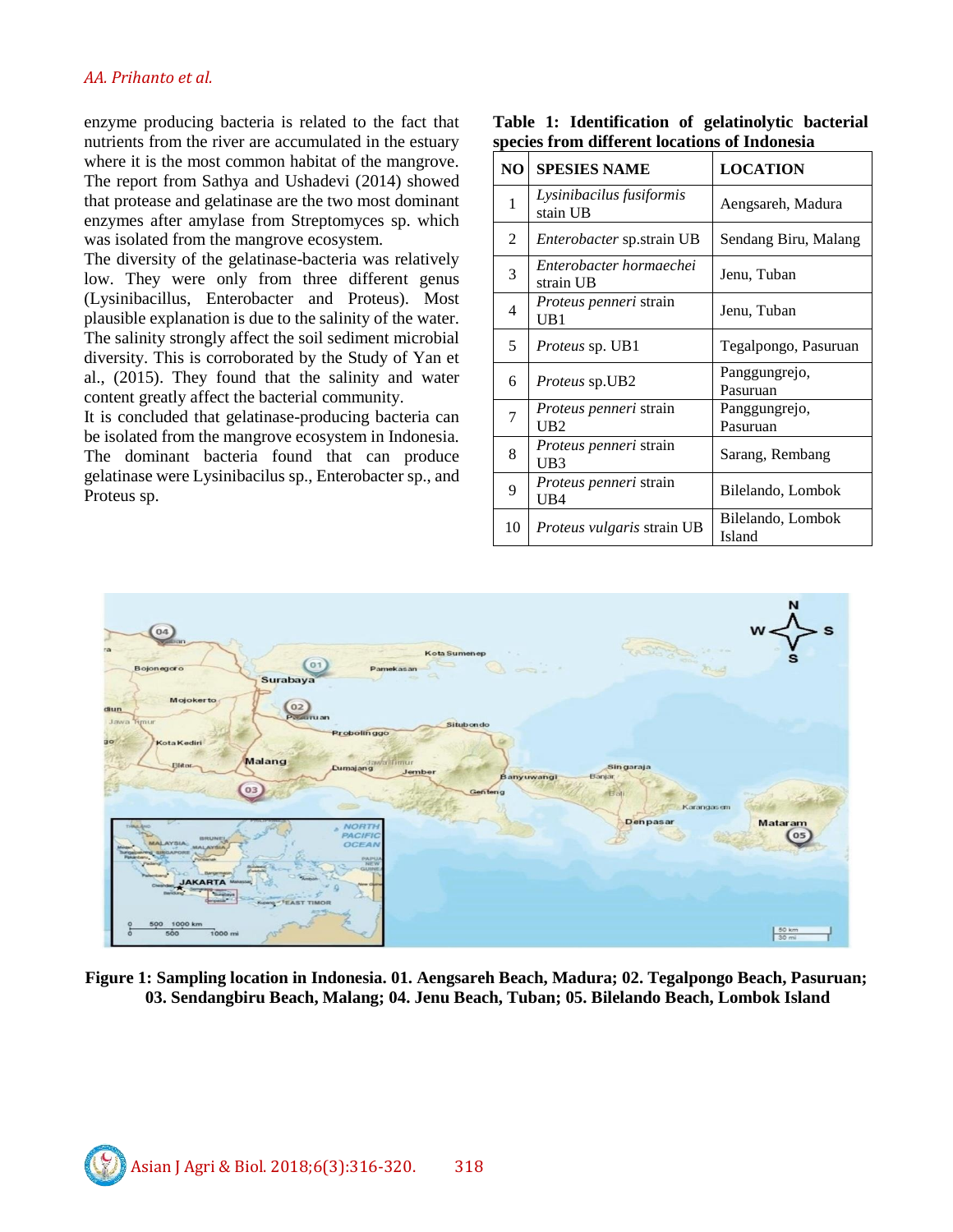

**Figure 2**: **Phylogenetic tree of gelatinase-producing bacteria identified from mangrove**

# **Acknowledgement**

This work was supported by Directorate General of Research Strengthening and Development, Republic of Indonesia through scheme of Penelitian Terapan Unggulan Perguruan Tinggi, Grant No: 063/SP2H/LT/DRPM/IV/2017.

# **References**

- Balan SS, Nethaji R, Sankar S and Jayalakshmi S, 2012. Production of gelatinase enzyme from Bacillus sp. isolated from the sediment sample of Porto Novo Coastal sites. Asian Pac. J. Trop. Biomed. 2(3): 1811-1816.
- Castro RA, Quecine MC, Lacava PT, Batista BD, Luvizotto DM, Marcon J, Ferreira A, Melo IS and Azevedo JL, 2014. Isolation and enzyme bioprospection of endophytic bacteria associated with plants of Brazilian mangrove ecosystem. SpringerPlus. 28(3): 382-391.
- Dereeper A, Guignon V, Blanc G, Audic S, Buffet S, Chevenet F, Dufayard JF, Guindon S, Lefort V, Lescot M, Claverie JM and Gascuel O, 2008. Phylogeny. fr: robust phylogenetic analysis for the non-specialist. Nucleic. Acids Res. 36(1): W465– W469.
- Dhevagi P, Brundha A, Geetha K, Gobu R. Manju KA and Poorani AE, 2017. A preliminary study on the antimicrobial activity of marine actinomycetes. J. Environ. Biol. 38(3): 483-488.
- Drzewiecka D, 2016. Significance and Roles of *Proteus* spp. Bacteria in Natural Environments. Microb. Ecol. 72(4): 741–758.
- Gupta R, Beg OK and Lorenz P, 2002. Bacterial Alcaline proteases: Molecular approaches and industrial applications. Appl. Microbiol. Biotechnol. 59(1):15-32.
- Hickman FW, Steigerwalt AG, Farmer JJI and Brenner DJ, 1982. Identification of *Proteus penneri sp*. nov., formerly known as *Proteus vulgaris* indole negative or as *Proteus vulgaris* biogroup 1. J. Clin. Microbiol. 15(6): 1097-1102.
- Hisano T, Abe S, Wakashiro M, Kimura A and Murata K, 1989. Isolations and properties of a collagenase with caseinolytic activity from a *Pseudomonas sp.*  J. Biosci. Bioeng. 68(6): 399-403.
- Kelecom A, 2002. Secondary metabolites from marine microorganisms. An. Acad. Bras. Ciênc. 74(1): 51- 70.
- Kishore J, 2012. Isolation, identification and characterization of *Proteus penneri* - a missed rare pathogen. Indian J. Med. Res. 135(3): 341–345.
- König GM, Kehraus S, Seibert SF, Abdel-Lateff A and Müller D, 2006. Natural products from marine organisms and their associated microbes. ChemBiochem. 7(2): 29-238.
- Prihanto AA, Jaziri AA and Perwira IY, 2016. Purification and characterization of neutral protease from *Bacillus substilis* UBT 7 isolated from Terasi, Indonesian fermented fish. Biosci. Biotechnol. Res. Asia*.* 13(3): 1409-1413.

Asian J Agri & Biol. 2018;6(3):316-320. 319